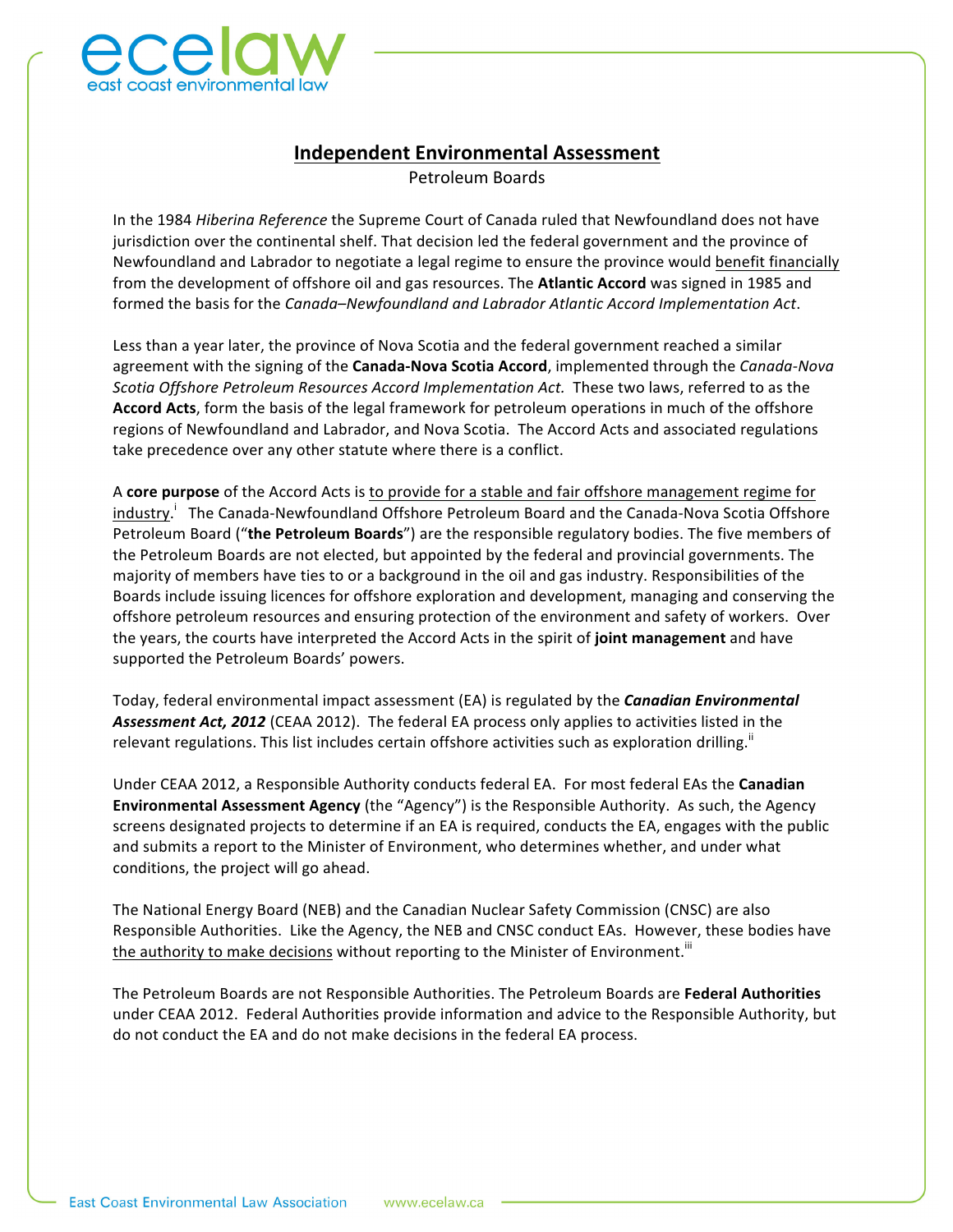

The legal structures are in place to change this approach and give the Petroleum Boards the same powers as the NEB and the CNSC. The Governor in Council (Cabinet) can name the Petroleum Boards as Responsible Authorities to conduct an EA and make the final decision, by creating a Regulation under CEAA 2012.<sup>iv</sup> The authority to do this already exists in CEAA 2012 and in the Accord Acts.<sup>v</sup>

In 2015, the Harper government developed the regulations necessary to make the Petroleum Boards Responsible Authorities and to **transfer the responsibility for offshore oil and gas EA from the Agency to the Petroleum Boards**. The stated objective of the proposed Regulations was "...to reduce duplication and streamline the regulatory process for offshore oil and gas projects..."<sup>vi</sup> Before they passed, the Harper Regulations were **abandoned** and the Trudeau government says they do not intend to pursue the Regulations, although they are still listed in the government's Regulatory Plan.  $``^{\text{ii}}$ 

Rather than completely handing over EA to the Petroleum Boards, the Trudeau government has proposed that the agency and life cycle regulators (the Boards) conduct assessments for oil and gas projects jointly.<sup>viii</sup> The government has not clarified how these joint assessments will take place, however under CEAA 2012 the Agency can delegate any part of the EA process, other than the final decision, to a federal authority including the Petroleum Boards.<sup>ix</sup>

Whether the government chooses the regulation-making authority or the delegation authority in CEAA 2012, the legal power to transfer some or all of the EA process to the Petroleum Boards already exists. In other words, an amendment to CEAA 2012 is not required.

The choice to reduce the independence of federal EA by handing it over to regulatory boards (NEB, CNSC, Petroleum Boards) does not reflect the findings of the government appointed Expert Panel tasked with reviewing EA, and would be considered by many a step backward in EA. The Expert Panel concluded, 

"...an authority that does not have concurrent regulatory functions can better be held to account by all interests than can entities that are focused on one industry or area and that operate under their own distinct practices." $x^2$ 

Among the concerns expressed by the public and echoed by the Expert Panel are:

- 1. Petroleum Boards have dual mandates to protect the marine environment and promote resource extraction. Real or perceived conflict of interest undermines effective EA.
- 2. Petroleum Boards have expertise in the management of oil and gas resources, they do not have expertise in the fundamental planning elements of environmental impact assessment.
- 3. Petroleum Boards have close relationships with regulatees challenging their neutrality.

A single, independent environmental assessment body (such as the Canadian Environmental Assessment Agency) promotes impartiality, accountability and public trust. After months of public consultation this is what the Expert Panel recommended to the federal government.